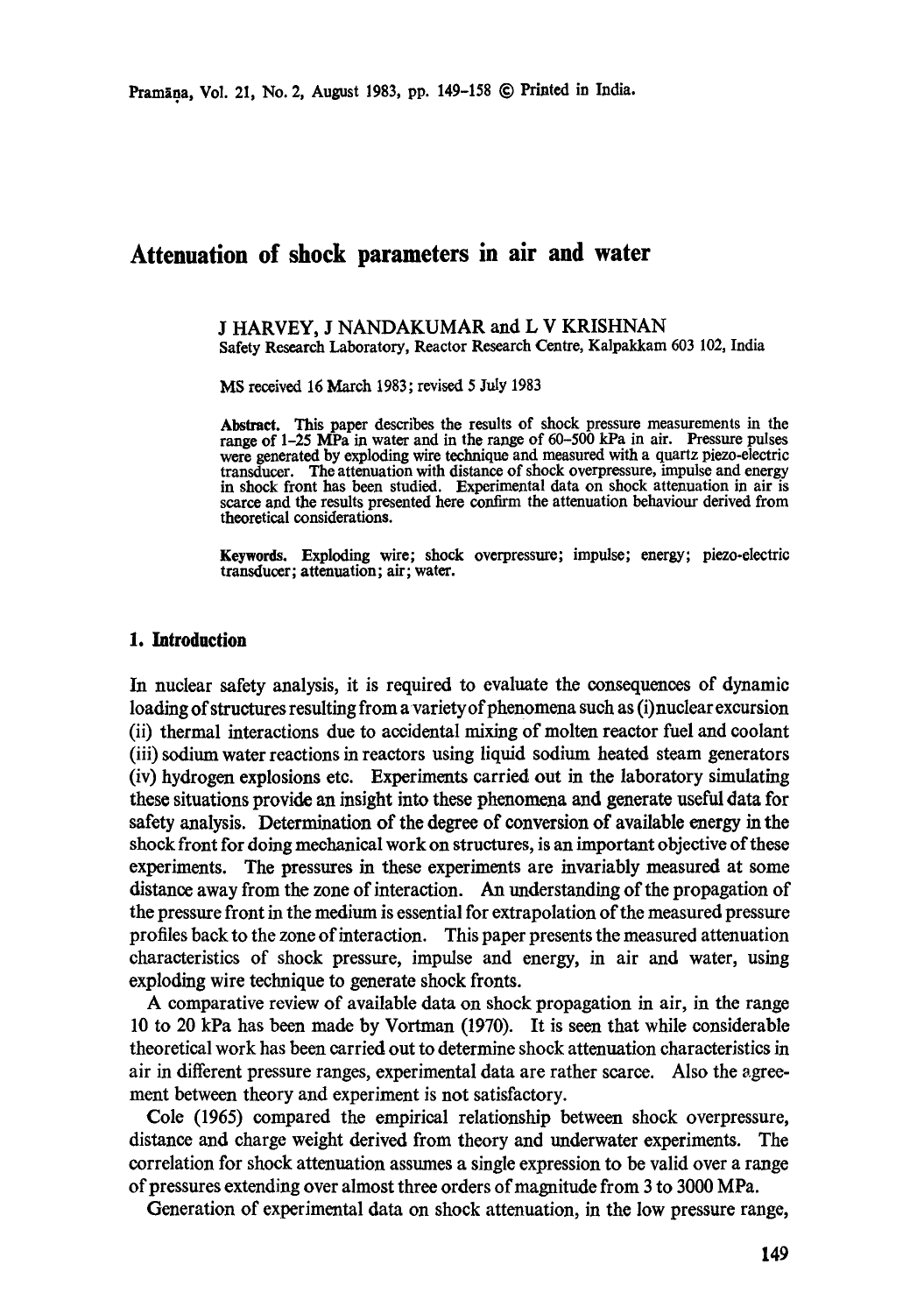with chemical explosives calls for use of small quantities of charge material with attendant problems of reproducibility. Alternatively, measurements can be made at relatively large distances from reasonably-sized charges, but in this case shock propagation is likely to be affected by environmental factors such as temperature, its gradient, windspeed and so on. In this context, the application of exploding wire sources for experimental determination of shock attenuation in air and water has the advantages of easy repeatability and good reproducibility.

# **2. Experimental set-up**

The schematic of the experimental set-up is shown in figure 1. A 10 kV 190  $\mu$ F condenser bank is used for the generation of shock waves by exploding a copper wire of 0.18 mm diameter and 5 mm length. The capacitor bank is resistively damped to avoid ringing and enable generation of a single shock pressure pulse. The wire explosion is initiated by a two-electrode spark gap, with switching time less than 500 nsec. A special wire holding assembly has been made with pinvices for holding the copper wires. The base of the wire holder assembly is so shaped as to prevent reflected shock fronts from reaching the gauge face. For underwater studies, the entire assembly was immersed in a water tank  $(400 \times 400 \times 700$  mm). For experiments in air as well as underwater, the geometry and dimensions of the experimental set-up are so chosen that the reflected shock fronts reach the transducer only after the direct overpressure pulse seen by the transducer has decayed.

## **3. Instrumentation**

Quartz piezoelectric transducers (Kistler model 603H) were used to measure the shock pressures. The transducers have a rise time of 1  $\mu$ sec and sensitivity of 25 pC/kPa. The transducer resonant frequency is 500 kHz. Charge amplifier (model 504 of Sundstrand Data Inc, USA) with a flat frequency response up to 150 kHz was used for



**Figure 1. Experimental set-up for shock wave generation and measurement of shock parameters.**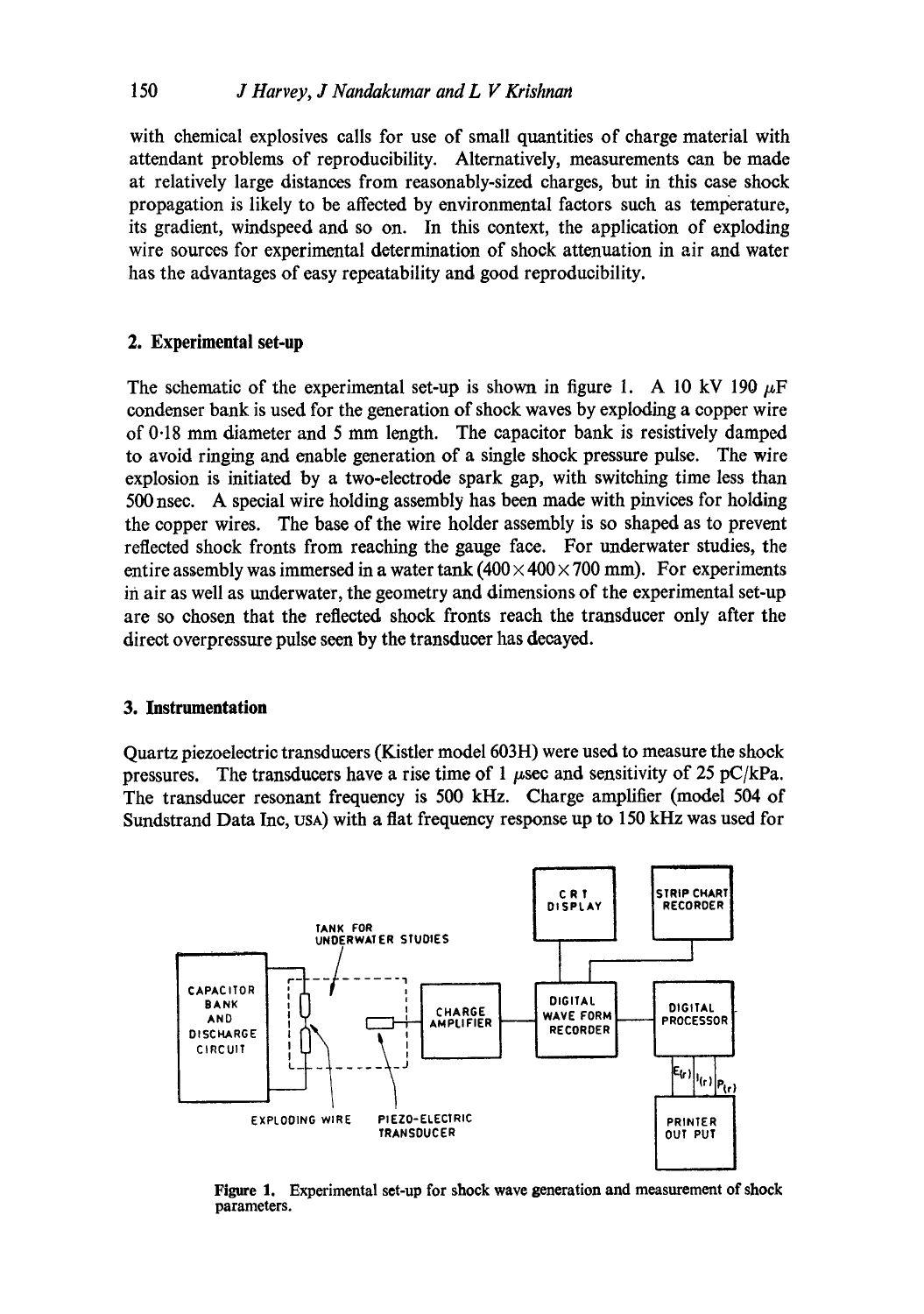processing the pressure signals from the transducer. During the wire explosion, very high surge current of the order of 15 kA flows through the discharge circuit. The heavy electromagnetic field produced as a result was observed to induce an overriding noise in the signal lines. To provide the necessary shielding, charge amplifier and recording instruments were housed in a fully closed aluminium cabin. Doubleshielded signal cables were used with the outer shield terminated at the cabin wall. The inner shield which is the common line for the signal was connected to the laboratory ground. The amplifier and the recording systems were separately connected to the laboratory ground. This type of grounding was found to be quite effective and reduced the noise due to the electromagnetic pick-up. During underwater measuremerits, the current flow path through water between the high voltage terminal and the transducer body was effectively blocked by electrically isolating the latter with a coat of insulating paint. To avoid leakage of water into the cable connectors and to isolate the connectors from water, the entire connector portion was wax moulded.

## **4. Recording devices**

Pressure signals were recorded by a digital waveform recorder (Biomation 805) and read with  $1\%$  accuracy. A microprocessor-controlled digital interface connected to the waveform recorder was used to determine the peak pressure, impulse and energy flow.

#### **5. Measurements**

Keeping the wire material, length and diameter fixed, the distance of the transducer from the wire was varied for each of different capacitor voltages. Pressure measurements were repeated thrice for each setting and a reproducibility within  $5\%$  was observed. Figure 2 shows a typical waveform of the current through the exploding wire obtained in the present experimental set-up.

A typical pressure pulse produced in underwater wire explosion is given in figure 3. A rise time of 2  $\mu$ sec and a pulse duration of 6  $\mu$ sec was observed. However in the case of exploding wire in air, while the pressure signals had a similar rise time of 2  $\mu$ sec, the pulse duration was observed to be longer, namely 40–50  $\mu$ sec.



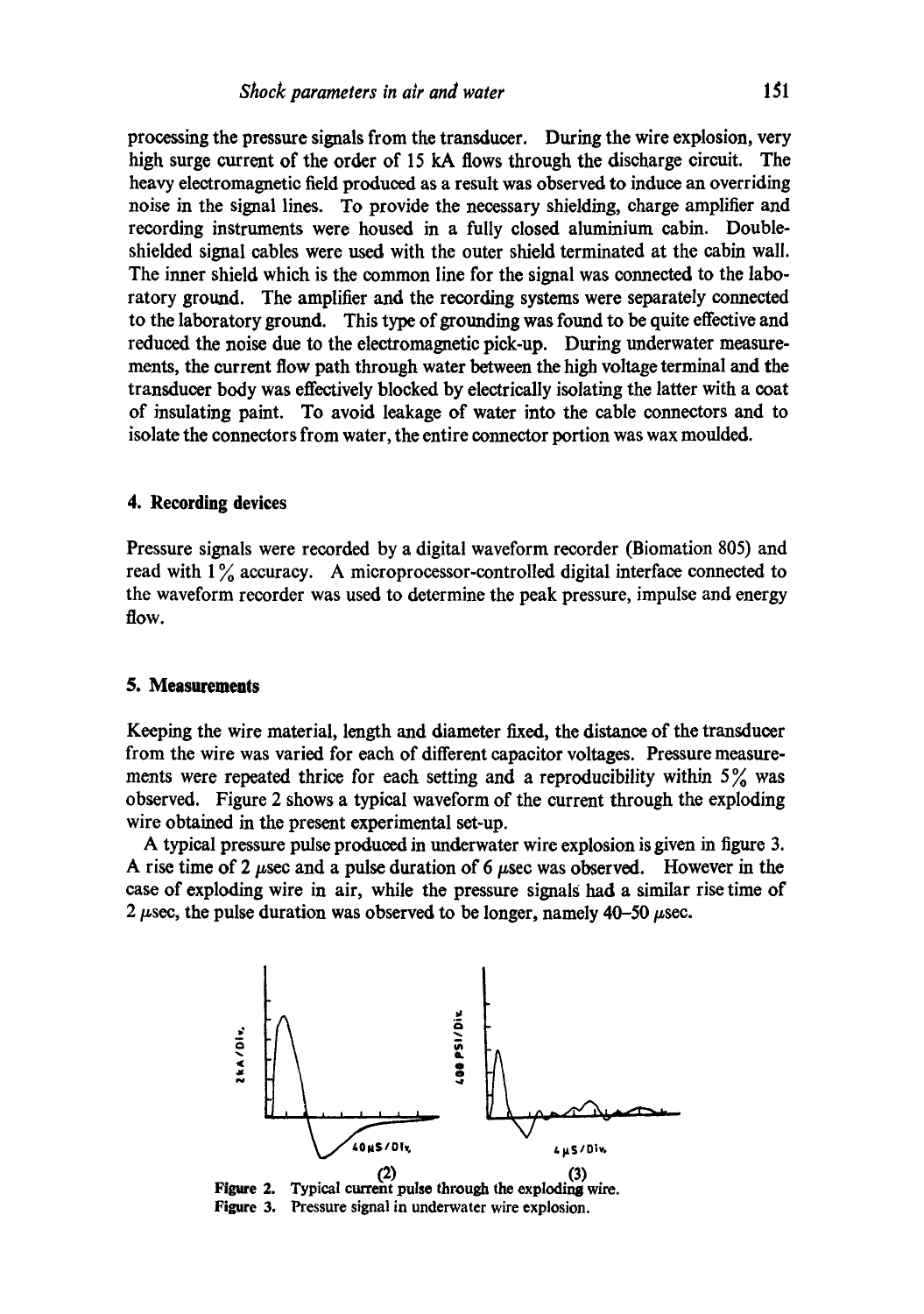The impulse at distance r from the source is defined by the relation

$$
I(r) = \int_{0}^{t_0} P(r, t) dt,
$$
 (1)

where  $t_0$  is the duration of the positive phase of the pressure pulse and  $P(r,t)$ represents the variation of pressure with time behind the shock front. Impulse was evaluated by numerical integration of the pressure signal in the waveform recorder using the digital processor.

Assuming a spherical shock front the work done on a surface of radius  $r$  is given by

$$
w(r) = \int_{0}^{t_0} 4 \pi r^2 P(r, t) u_p(r) dt,
$$
 (2)

where  $u_p(r)$  is the particle velocity behind the shock front. From the conservation equations for mass and momentum we have

$$
u_p = P/\rho_0 u_s,\tag{3}
$$

$$
w(r) = \int_{0}^{r_0} 4 \pi r^2 \frac{P^2(r, t)}{\rho_0 u_s(r)}.
$$
 (4)

whence

For the measured range of shock overpressures in water, the shock velocity  $u_s$  differs from the sonic velocity by just about  $2\frac{9}{6}$  (table 2.2 of Cole 1965). This permits the replacement of the product  $\rho_0 u_s$  by the acoustic impedance  $\rho_0 c$ . The energy flow per unit area associated with the propagation of the shock front in water is therefore given by

$$
E(r) = \frac{1}{\rho_0} \int_0^{t_0} P^2(r, t) dt.
$$
 (5)

 $E(r)$  was computed by the digital processor from the pressure time history. Recalling that the governing equation for shock propagation in air is (Zeldovich and Raizor 1966),

$$
u_s^2/c^2 = \left[1 + \frac{6}{7} \frac{P}{P_0}\right],\tag{6}
$$

it is obvious that the shock front attains velocities much higher than sonic velocity even for moderate overpressures encountered in the present experiments. Consequently the flow of shock energy in air takes the form

$$
E(r) = \frac{1}{\rho_0 c} \int_0^{r_0} \frac{P^2(r, t) dt}{[1 + (6/7) [P(r, t)/P_0]]^{1/2}}.
$$
 (7)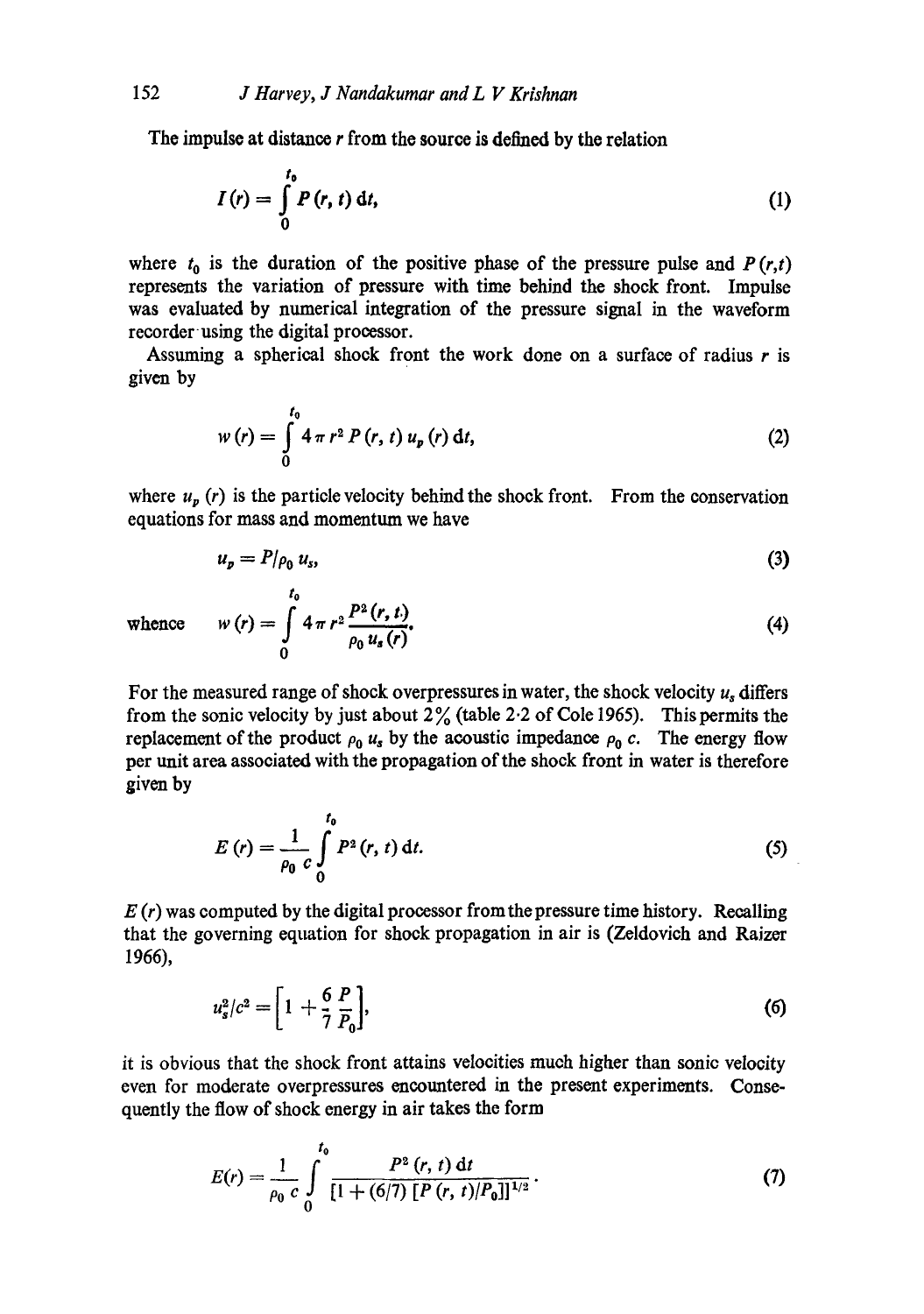To evaluate the integral in (7) it is necessary to know the functional form of the variation of pressure with time behind the shook front. As sugested by Leonard (1962) a relationship of the form

$$
P(t) = P_m \bigg[ \exp(-bt) \, \frac{\cos(\Omega t + \phi)}{\cos \phi} \bigg],\tag{8}
$$

where  $b = 1/2t_0$ ,  $\Omega = (\frac{1}{2}\pi - \phi)/t_0$ ,  $\phi = 23.22^{\circ}$ ,

has been used in the present studies. The pressure profile computed using (8) is given in figure 4. The profile matched fairly well with the typical pressure trace obtained with experiments. Shock impulse and energy flow per unit area in air were computed using  $(8)$  in  $(1)$  and  $(7)$ . The impulse (equation  $(1)$ ) is obtained by direct integration and leads to the result,  $I=0.3943 P_m t_0$ . To determine the energy integral, the integration was carried out using eighth order Gaussian quadrature.

### **6. Results and discussion**

The impulse values for air computed by direct integration were in good agreement with the values obtained from the digital processor. The variation of the shock parameters with distance studied for water as well as air is presented in figures 5 to 10. It is observed that for a given capacitor bank voltage the attenuation with distance of shock overpressure, impulse and energy flow with respect to distance r obeys the well-known power law

$$
P(r) = K_1 r^{-a_1},
$$
  
\n
$$
I(r) = K_2 r^{-a_2},
$$
  
\n
$$
E(r) = K_3 r^{-a_3}.
$$



**Figure 4. Actual and computed pressure profiles in air.**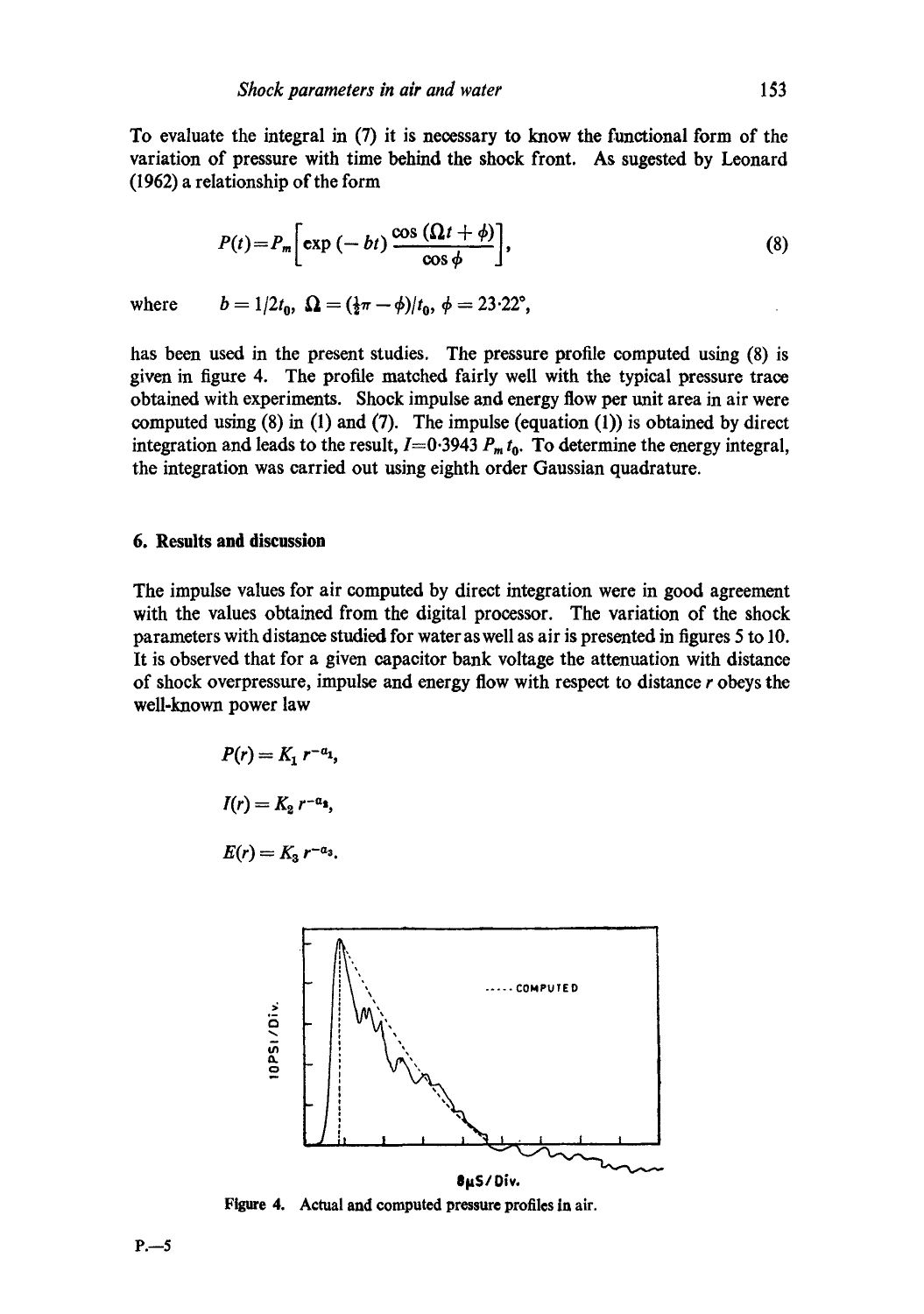

**Figure 5.**  Pressure variation with distance in underwater wire explosion. **Figure 6.** Impulse ( $\int P(t) dt$ ) variation with distance in underwater wire explosion

![](_page_5_Figure_3.jpeg)

**Figure 7.** Energy flow  $(\int P^2(t) dt/\rho c)$  variation with distance in underwater wire explosion.

The values of the exponents  $a_i$  and coefficients  $K_i$  were determined for each of the capacitor bank voltages and are presented in table 1. Shock overpressures generated in water, in these experiments, should be regarded as close to the acoustic range since the corresponding shock velocities differ from the sonic velocity by about  $2\%$  only.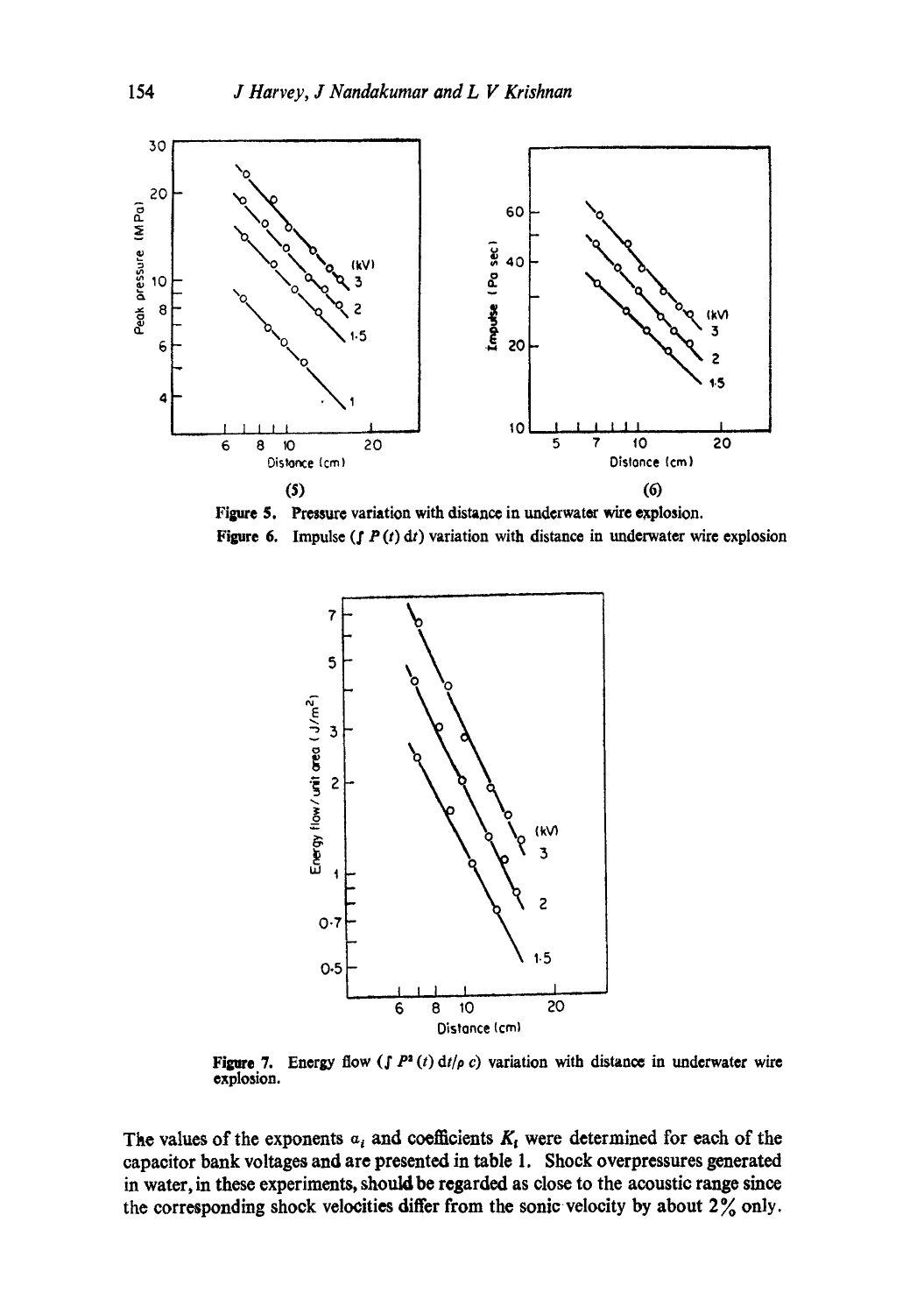![](_page_6_Figure_1.jpeg)

Figure 8. Pressure variation with distance in wire explosion in air.

![](_page_6_Figure_3.jpeg)

Figure 9. Impulse ( $f P(t) dt$ ) variation with distance in wire explosion in air.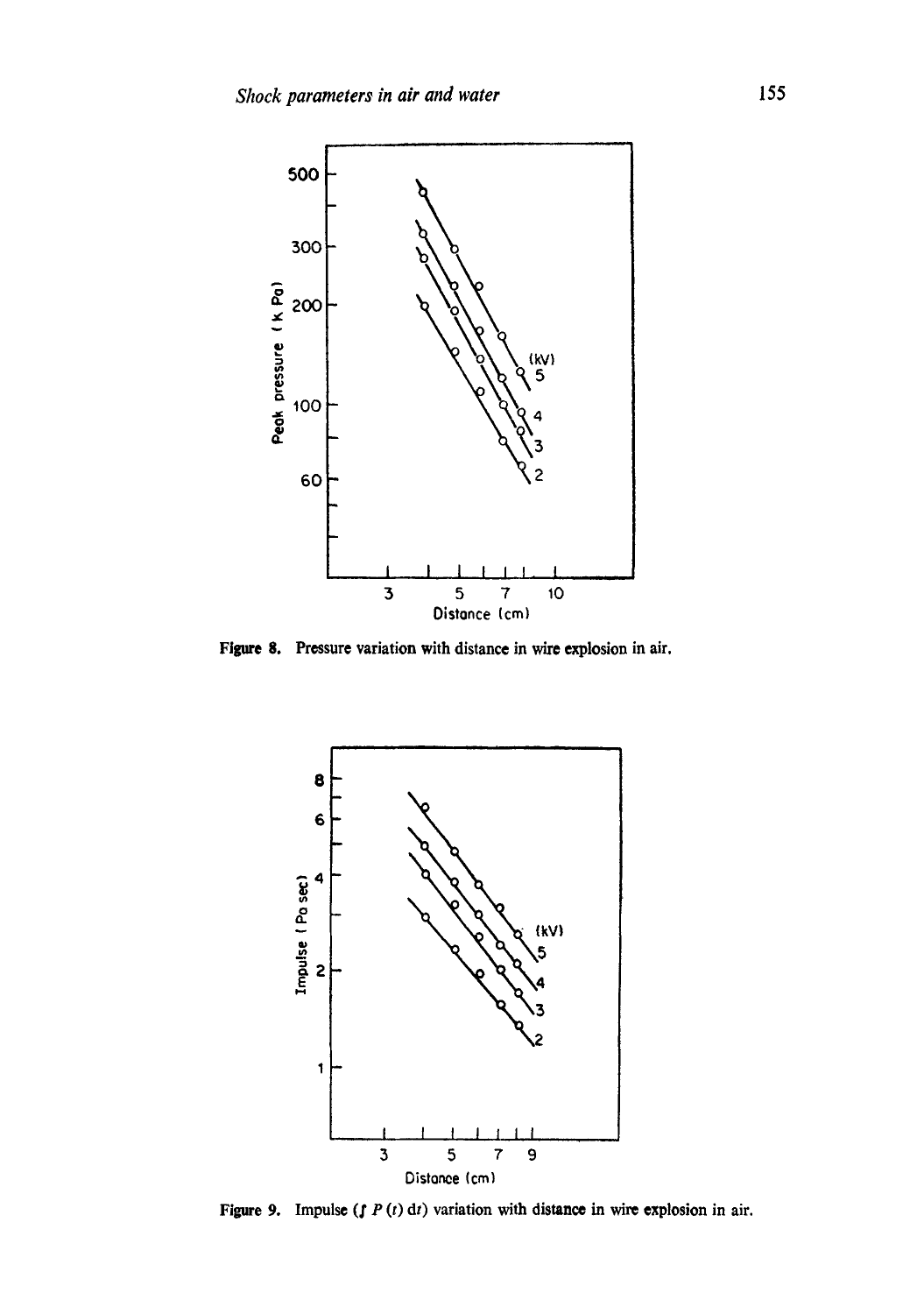![](_page_7_Figure_1.jpeg)

Figure 10. Energy flow  $(\int P^2(t) dt/\rho c)$  variation with distance in wire explosion in air.

| Capacitor               | Pressure    |       | Impulse       |         | Energy                              |       |
|-------------------------|-------------|-------|---------------|---------|-------------------------------------|-------|
| voltage<br>(kV)         | $K_1$ (MPa) | $a_1$ | $K_2$ (Pasec) | $a_{2}$ | $K_a (j/m^2)$<br>$(\times 10^{-3})$ | $a_3$ |
| Water                   |             |       |               |         |                                     |       |
| 3                       | 1.250       | 1.100 | 3.27          | 1.090   | 19.9                                | 2.195 |
| $\overline{2}$          | 1.170       | 1.040 | 2.98          | 1.026   | $18-0$                              | 2.048 |
| 1.5                     | 0.942       | 1.032 | $2 - 78$      | 1.023   | $12 - 2$                            | 2.012 |
| 1                       | 0.637       | 1.023 | ---           |         |                                     |       |
| Air                     |             |       |               |         |                                     |       |
| 5                       | 1.264       | 1.82  | 9.64          | 1.30    | 0.504                               | 2.630 |
| 4                       | 0.910       | 1.82  | 8.57          | 1.26    | 0.148                               | 2.880 |
| $\overline{\mathbf{3}}$ | 0.894       | 1.78  | 6.95          | 1.27    | 0.117                               | 2.850 |
| $\mathbf{2}$            | 0.878       | 1.69  | 7.36          | 1.15    | 0.092                               | 2.760 |

Table 1. Values of constants  $K_i$  and  $a_i$  in the expressions for pressure, impulse and energy.

It is known that spherical pressure waves tend towards *1/r* behaviour as the acoustio range is approached. The observed values of the exponent for the spatial profiles of shock overpressure in water (namely  $1.023 < a_1 < 1.1$ ) are generally in accordance with this behavieur. However, at greater shock intensities shock overpressures tend to fall off with distance more rapidly.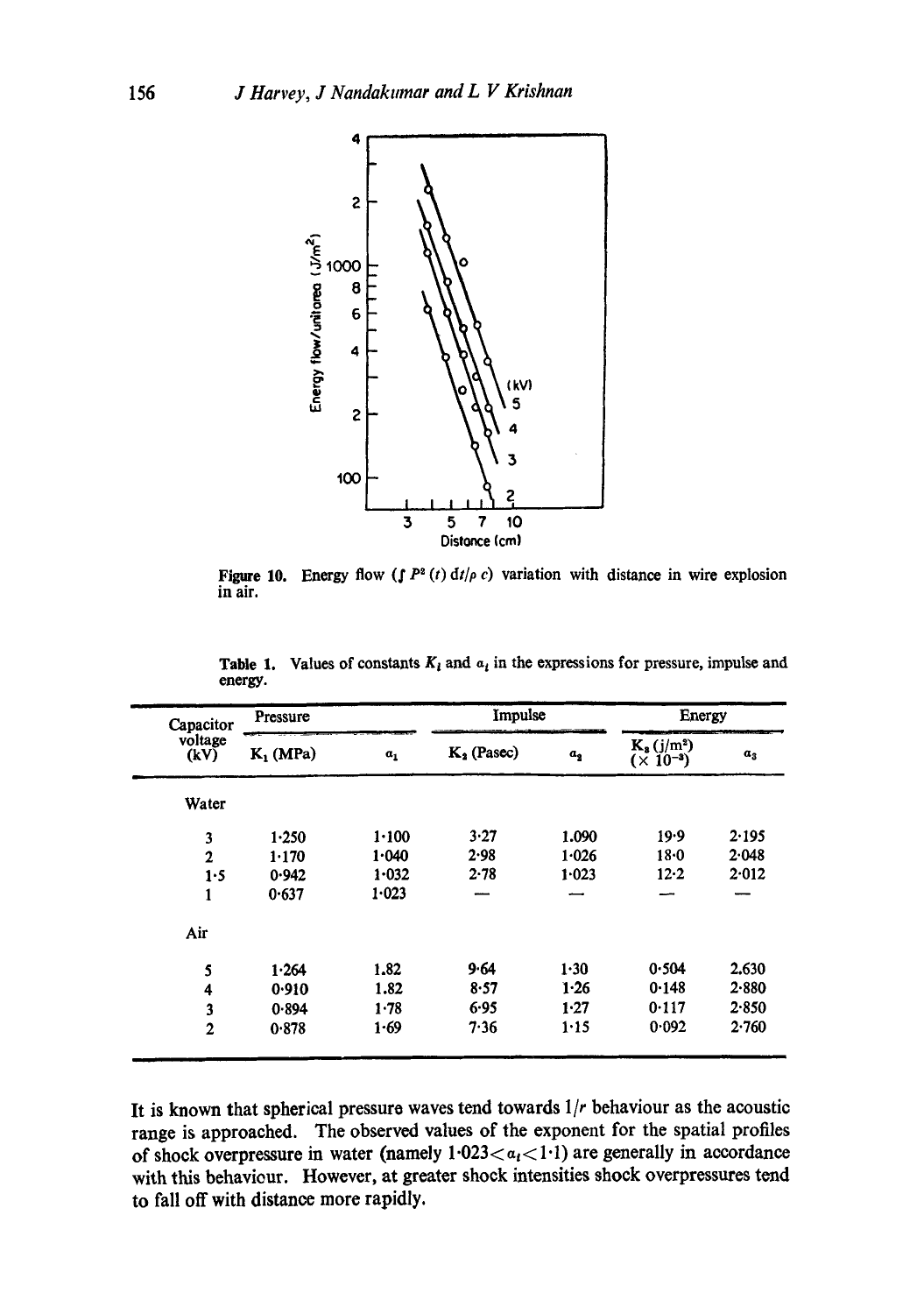![](_page_8_Figure_1.jpeg)

**Figure 11.**  Variation with pressure of the exponent of the law *P a r -a.* 

|     | Overpressure<br>(kPa) | <b>Exponent</b> of<br>decay law | Reference                    |
|-----|-----------------------|---------------------------------|------------------------------|
|     | 0.00113               | 1.0575                          | Lehto and Larson (1969)      |
|     | $0.06894 - 0.138$     | $1-12$                          | Whitaker (1970)              |
|     | $0.06894 - 0.6894$    | 1.126                           | Lehto and Larson (1969)      |
|     | $0.06894 - 0.6894$    | $1.35*$                         | Kingery (1966)               |
|     | $0.6894 - 6.894$      | 1.22                            | Lehto and Larson (1969)      |
|     | $2.757 - 6.894$       | 1·2                             | Bethe et al (1955)           |
|     | $6.894 - 20.68$       | 1.35                            | Kirkwood and Brinkley (1945) |
| 49  |                       | 1.9                             | <b>Taylor</b> (1950)         |
| 147 |                       | 2.8                             | <b>Taylor</b> (1950)         |
|     | 60-195                | $1.69*$                         | Present work                 |
|     | 80-274                | $1.77*$                         | Present work                 |
|     | $92 - 324$            | $1.82*$                         | Present work                 |

Table 2. Variation of shock overpressure with distance in air.

\*Experimental.

The decay characteristics of shock overpressures in air observed in the present experiments (in the pressure range 60-320 kPa) are given in table 2 for comparison together with those reported in Taylor (1950) and Vortman (1970) for other pressure ranges. It may be noted that the attenuation characteristics are largely derived from theoretical considerations. From a plot of the variation of the exponent  $\alpha$  against shock overpressure (figure 11) it is seen that the present results although restricted to a small range of pressures, confirm the theoretical estimate.

#### **References**

Bethe H *et al* 1955 *Blast wave* (New Mexico: Los Alamos Scientific Laboratory)

- Cole R H 1965 *Underwater explosions* (New York: Dover) p. 142
- Kingery C H 1966 Air blast parameters versus distance for hemispherical TNT surface burst, BRL report 1344, Ballistics Research Laboratories, Maryland

Kirkwood J C and Brinkley S R Jr 1945 Theoretical blast wave curve for cast TNT, OSRD 5481, NRDL A-341, Office of Scientific Research Development, Washington D C

Lehto D L and Larson R A 1969 Long range propagation of spherical shock waves from explosions in air, NOLTR-69-88 US Naval Ordinance Laboratory, Explosion Research Department, White Oak, Maryland